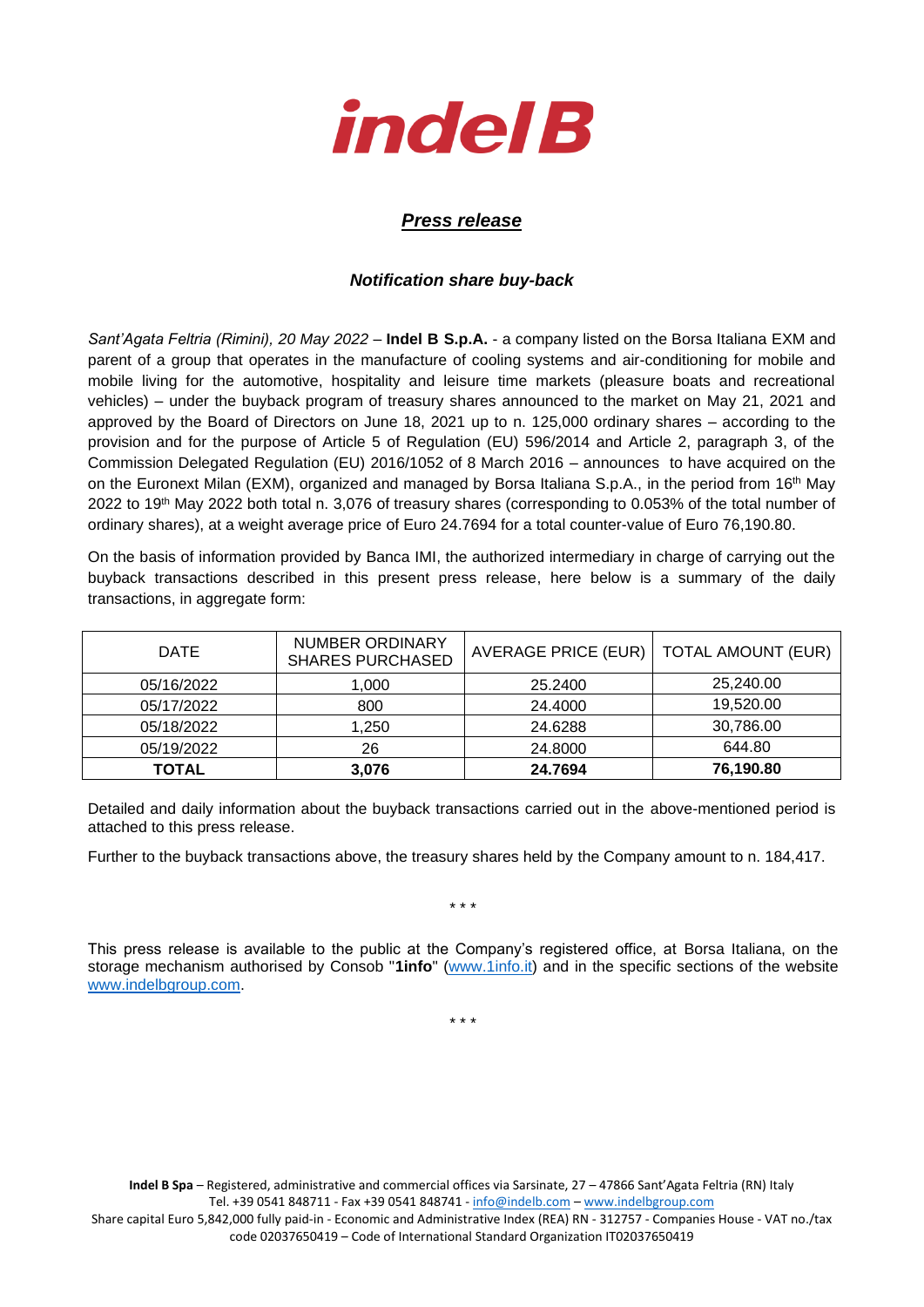*Indel B S.p.A. is a company listed on the EXM segment of the Italian stock exchange and is controlled by AMP.FIN S.r.l., in turn held entirely by the Berloni family. Indel B S.p.A. heads an important Group that operates worldwide and* has been active for the last 50 years in the mobile cooling sector applicable to the Automotive, Leisure time and Hospitality cooling segments. The Group also operates in mobile climate control, with specific reference to the *Automotive market, represented by commercial vehicles, minibuses, ambulances, agricultural and earth-moving machinery, and in the Cooling Appliances sector, which mainly comprises cellars for storing wine and small refrigerators for storing milk. The company has a market cap of approximately Euro 146 million.*

## **Contact details**

| <b>INDEL B</b>                | <b>POLYTEMS HIR</b>            | <b>FAST-COM</b>                |
|-------------------------------|--------------------------------|--------------------------------|
| Controller & IR               | IR e Comunicazione Finanziaria | <b>Media Relations</b>         |
| Elisabetta Benazzi            | Bianca Fersini Mastelloni      | Paolo Santagostino             |
| +39 0541 848 784              | +39 06.69923324; +39 336742488 | +39 349 3856585                |
| elisabetta.benazzi@indelb.com | b.fersini@polytemshir.it       | paolo.santagostino@fast-com.it |
|                               |                                |                                |